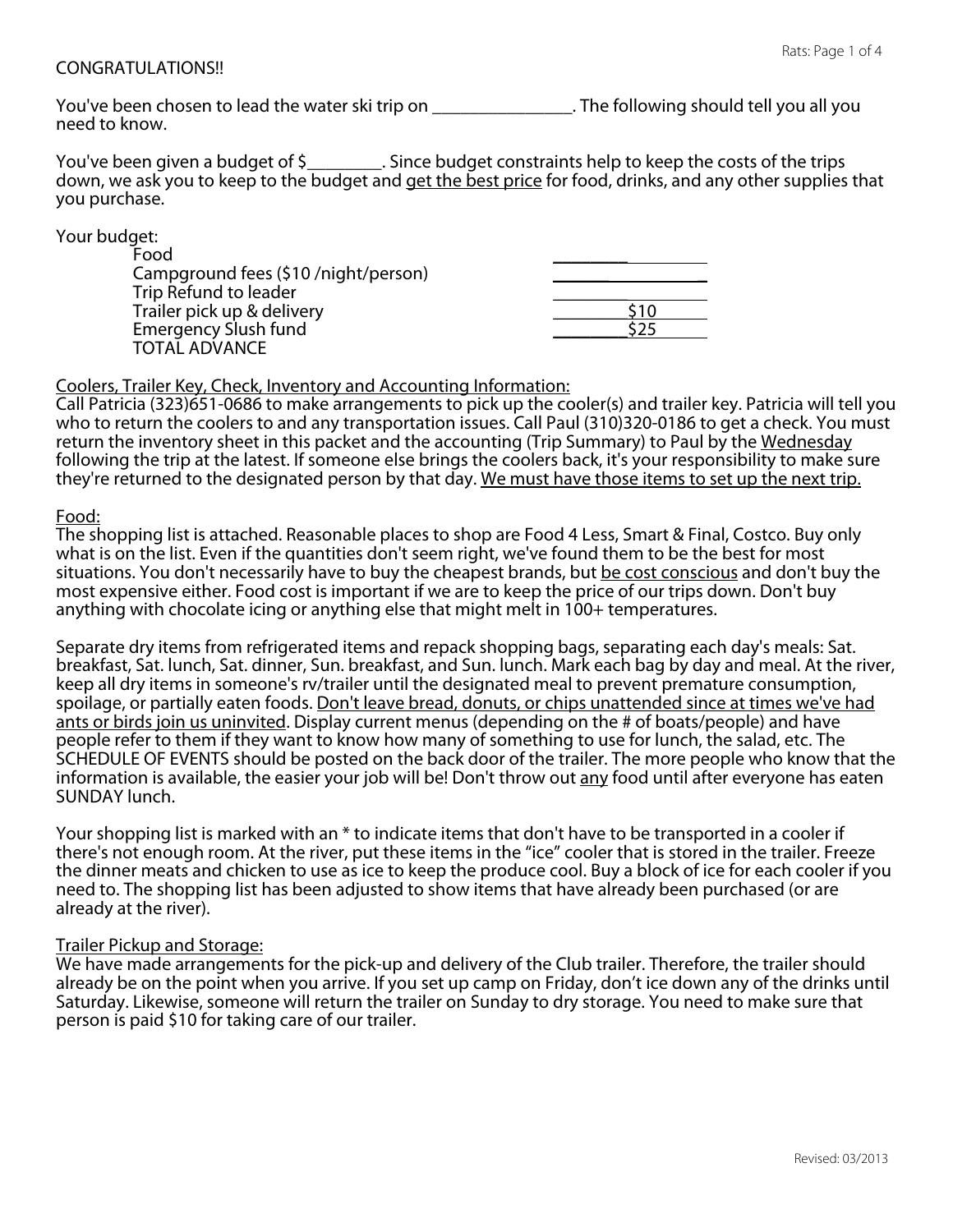# Campground Fees:

You'll be given a list of people on the list. Everyone is charge and entrance fee of \$10 per person per day. There may be some people who will pay a day use fee of \$8 per person per day. Everyone gets their entrance free reimbursed. Some will people will be chosen to pick up a prepaid credit while others will be asked to pay. Those folks that paid will be reimbursed after the trailer is packed up on Sunday.

### Medical Aid:

There's a first aid kit in the trailer that's stocked with medical supplies needed for most minor medical problems. There are also copies of a map giving directions to the hospital in Needles.

#### Ice:

Buy only blocks of ice. If you buy ice on Friday night, buy only what can be stored in a cooler that night. If one of the boat drivers stores his boat in Needles or someone stays there Friday night, try to make arrangements for him to buy the ice Sat. morning. This saves money. The place to get ice in Needles is Basha's on East Broadway. It is preferable to have ice at the point by 7 AM but the store doesn't open until 8 AM. So do the best you can.

You'll need 2 blocks of ice for the drink cooler to start and 1 block each for water and crystal light plus 6 extra to see you through lunch. Unwrap the blocks of ice as you use them. Fill the cooler with beer/soda. Add enough cold water to the drink cooler from the river (use the large cooking pot or white bucket), fill halfway. Keep the water at that mark throughout the weekend. The ice cools the water and the water cools the drinks.

You'll probably need to get 2-4 more blocks of ice for Sunday and maybe 1 block for the food cooler. Check with Gene. You may need to get crushed ice for cocktails. If it's really hot, you might need to get more than that. There is an extra cooler to store ice and it can be used Sat. night especially. If a boat driver needs gas, have someone go with him to get ice, or have someone drive to the store.

Use the block of ice whole, do NOT chop up blocks.

\* There's usually at least one board member on a trip. Look for the following if you have questions:

| Catherine Ohl                 | President | Pat |
|-------------------------------|-----------|-----|
| Linda Newcomb-Mahis Secretary |           | Sin |
| Paul Jackson                  | Treasurer | Ge  |

tricia Ortiz Trips Coordinator none Beaudoin Reservations<br>ne Fulkerson Boat Coordin **Boat Coordinator**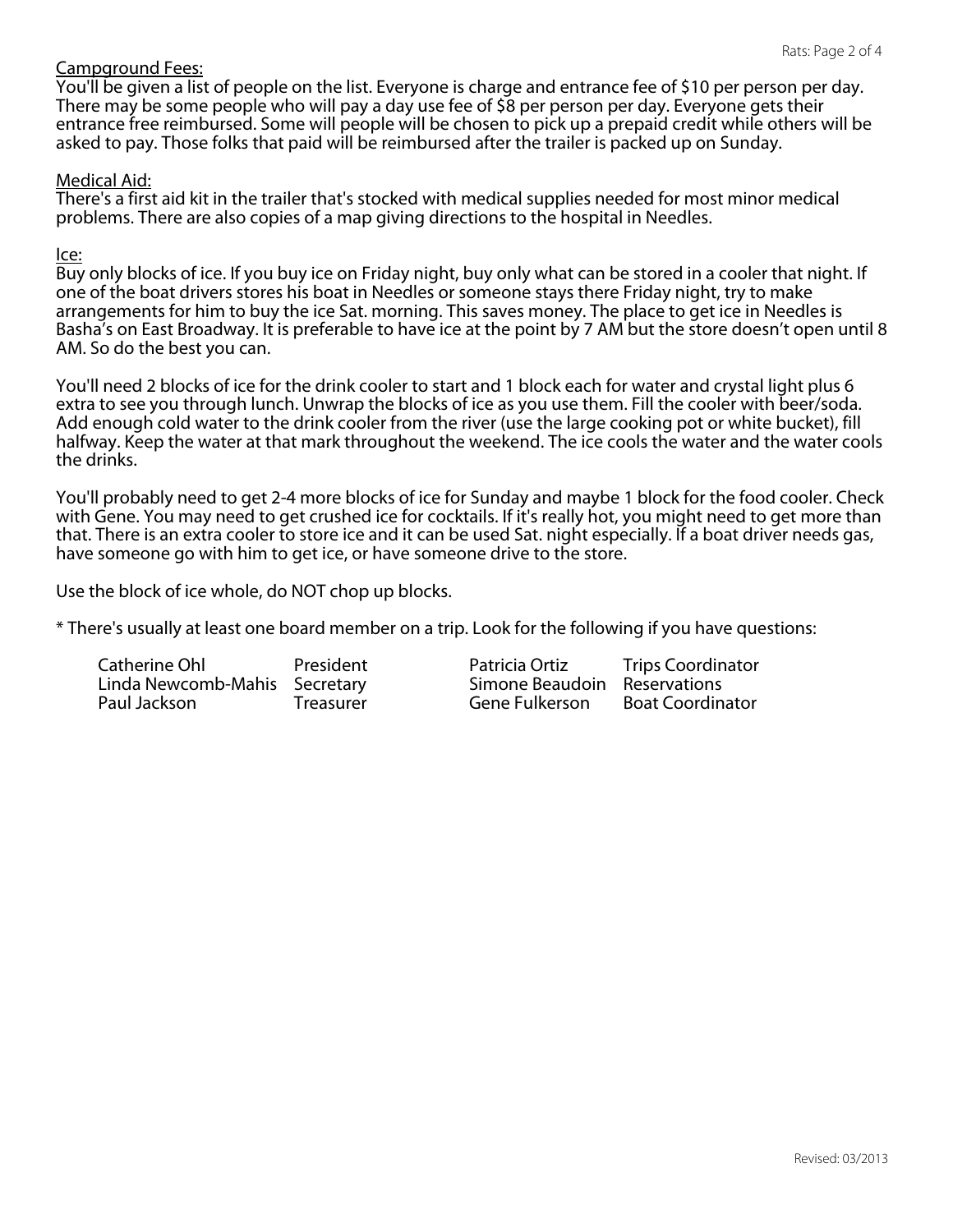### At the River:

Additional menus and the schedule are posted inside the trailer door. You need to organize the work, see that it's done at the right time, and get people to help. Everyone is expected to help. If you see people not helping, it's up to you to involve them. Plan your ski runs so that you're there to start lunches and dinner on time. Be careful not to waste supplies. There are plastic trays and bowls for food preparations - don't use paper plates. We generally only bring out enough thin paper plates for two lunches and large thick plates for dinner.

Be sure there are trash bags around the table and at the beach area. Replace them as necessary and have someone take them to the trash by the restrooms.

The coolers will need to be moved to the shady side once the sun starts hitting them. Be aware of this, probably just after lunch, depending on the month. They also need to be moved back on Saturday night so the morning sun doesn't melt the ice. Have people replenish the coolers as needed except on Sunday morning. On Sunday morning, you'll need to estimate what you think we'll need through lunch and clean-<br>up -- the rest of the cases should be in the trailer. If the coolers are too full at clean-up time, people start stocking their personal coolers for the trip home and we don't provide for that. If there are extra cans left, we bring them back to LA and make sure the Trip's Coordinator or Inventory Coordinator gets them. We also do that with many of the food supplies that haven't been opened and can't stay at the river. Typically we toss everything cold that has been opened.

### BBQ:

We need to make sure that there is plenty of fuel in the propane tanks.



Trailer Packing Guidelines:<br>(Note: there is really no space between objects) • Ski Vests - Hung from sh



Beach tarp goes on top